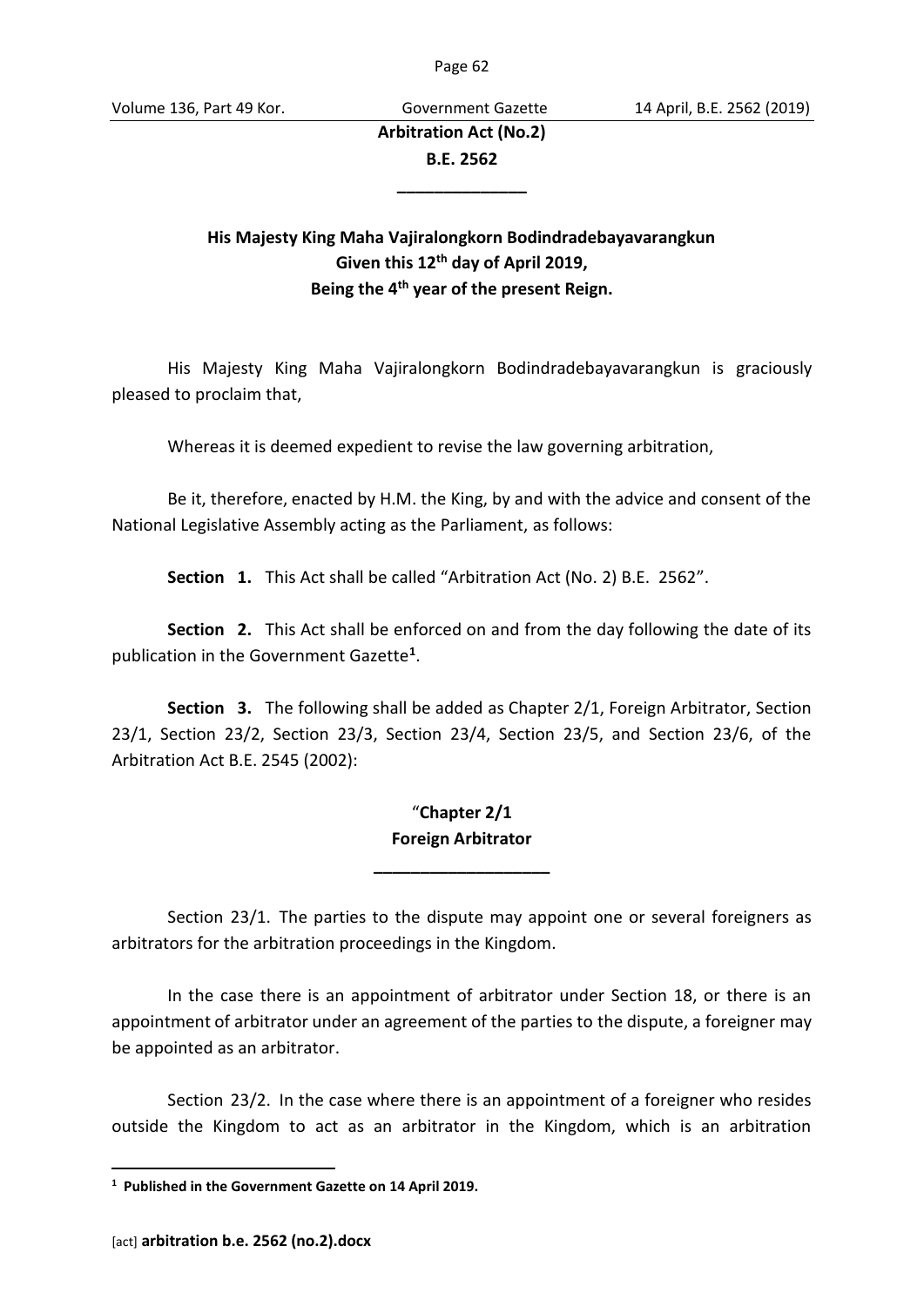Volume 136, Part 49 Kor. Government Gazette 14 April, B.E. 2562 (2019) proceedings by a government agency or by an agency established by law and there are missions in connection with settlement of disputes by arbitration, the said foreigner may apply for a certificate from said government agency or agency for consideration by the competent officers under the law governing immigration and the law governing management of working of aliens.

A foreigner who performs the duty of an arbitrator and who is already entitled to reside in the Kingdom may apply for the certificate under paragraph one.

Section 23/3. The government agency or the agency under Section 23/2 shall issue a certificate so that the foreign arbitrator may perform his/her duties under the rules or regulations of arbitration proceedings as agreed upon under Section 23/4 and Section 23/5.

The certificate under paragraph one shall at least contain the following details:

- (1) Name and address of the government agency or the agency issuing certificate.
- (2) Reference no. of the dispute or code of dispute.
- (3) Name, surname, and nationality of the arbitrator.
- (4) Passport no. of the arbitrator.
- (5) Estimated period of arbitration proceedings.

In the case the arbitration proceedings is not yet complete within the estimated period of time under paragraph two (5), the arbitrator may apply for a new certificate.

Section 23/4. Subject to the law governing immigration, the arbitrator who has received the certificate under Section 23/3 shall be entitled to being permitted to enter and reside in the Kingdom temporarily according to the period specified in the certificate, but it must not exceed by the period specified in the law governing immigration.

Section 23/5. Subject to the law governing management of working of aliens, the arbitrator who has received the certificate under Section 23/3 and permitted to reside in the Kingdom shall be entitled to work in the Kingdom according to his/her position and duties.

The registrar under the law governing management of working of aliens shall issue a work permit to the arbitrator under paragraph one, and during the period of processing of work permit, the arbitrator may perform his/her duties for the time being.